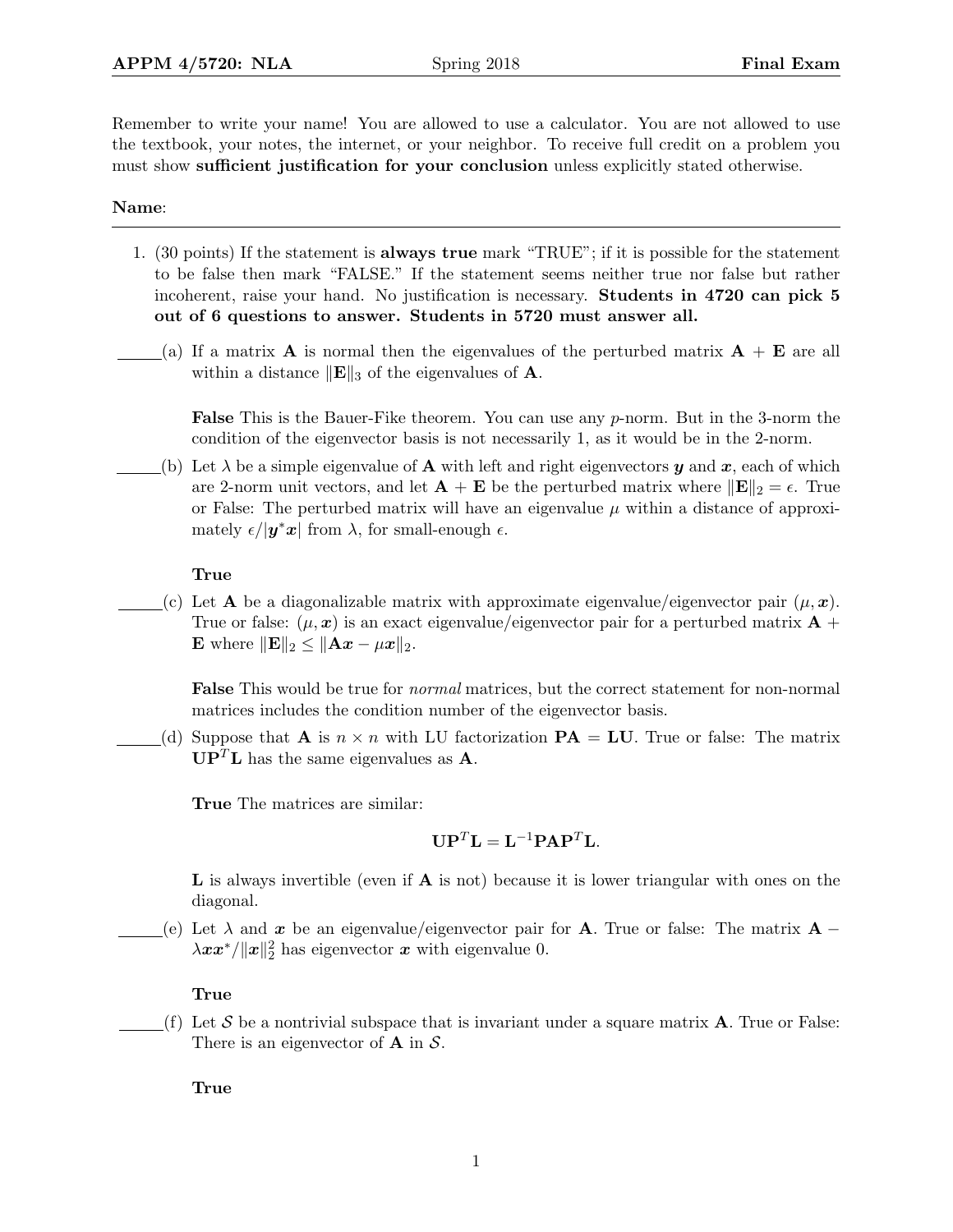2. (20 points) Suppose that you are given one eigenvalue/eigenvector pair of an  $n \times n$  matrix **A**. Explain how you can reduce the problem of finding the remaining eigenvalues of A to finding the eigenvalues of an  $n-1\times n-1$  matrix. Show explicitly how to construct the  $n-1\times n-1$  matrix. Hint: Start by constructing an invertible matrix  $X$  whose first column is the eigenvector.

Let  $X$  be an invertible matrix whose first column is the eigenvector. Then

$$
\mathbf{X}^{-1}\mathbf{A}\mathbf{X} = \begin{bmatrix} \lambda & * \\ \hline \mathbf{0} & \mathbf{B} \end{bmatrix}.
$$

A is similar to the RHS, which is block-upper triangular. The eigenvalues of A are therefore  $\lambda$  together with the eigenvalues of **B**, which is  $n - 1 \times n - 1$ . Kudos if you used a unitary similarity transform rather than just an invertible **X**.

- 3. Computing the SVD of a real  $m \times n$  matrix **A** requires computing the eigenvalues and eigenvectors of  $\mathbf{A}^T \mathbf{A}$  and  $\mathbf{A} \mathbf{A}^T$ .
	- (a) Let **P** and **Q** be real orthogonal matrices of size  $m \times m$  and  $n \times n$  respectively, and let  $B = P A Q$ . Show that the singular values of B are the same as the singular values of A.

The singular values of **A** are the square roots of the eigenvalues of  $A^T A$ , and similarly for the singular values of B. Note that

$$
\mathbf{B}^T \mathbf{B} = \mathbf{Q}^T \mathbf{A}^T \mathbf{A} \mathbf{Q}
$$

so  $\mathbf{B}^T \mathbf{B}$  is (orthogonally-)similar to  $\mathbf{A}^T \mathbf{A}$ , and they therefore have the same eigenvalues.

(b) Let v be an eigenvector of  $B^T B$ . How is it related to the corresponding eigenvector of  $A^T A?$ 

The above analysis shows that if v is an eigenvector of  $\mathbf{B}^T\mathbf{B}$ , then  $\mathbf{Q}v$  is an eigenvector of  $A^T A$ .

(c) It is possible to choose  $P$  and  $Q$  such that  $B$  is bi-diagonal (nonzeros immediately above the diagonal). Prove that  $\mathbf{B}^T \mathbf{B}$  and  $\mathbf{B} \mathbf{B}^T$  are tridiagonal (you may cite any relevant theorem from class).

The banded-matrix-multiplication theorem shows that multiplying a lower-bidiagonal and an upper-bidiagonal matrix yields a tridiagonal matrix.